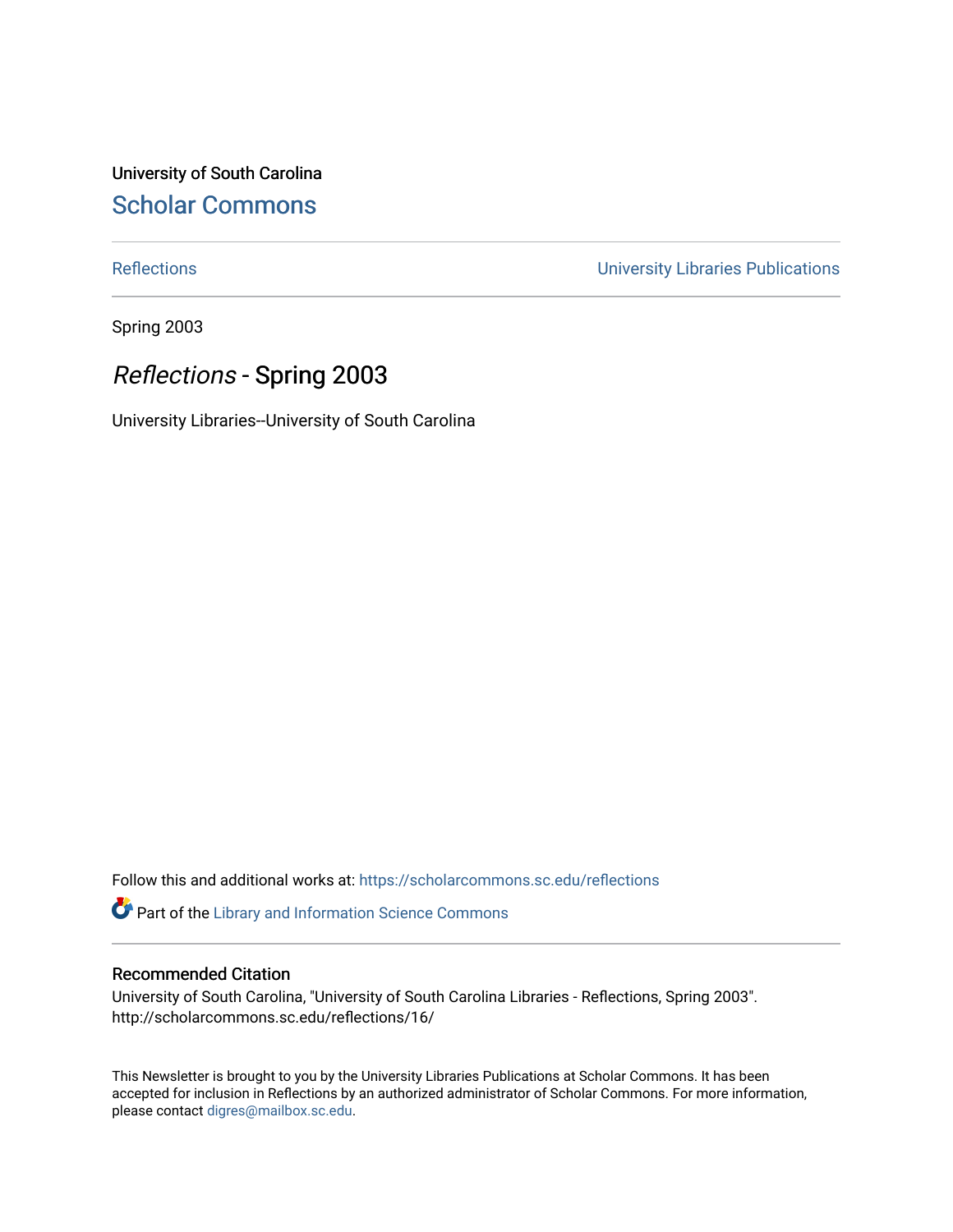**UNIVERSITY**

**LIBRARIES**

# REFLECTIONS

**University of South Carolina, Columbia, S.C. Spring 2003**

## **USC Libraries Plan New Rare Books and Special Collections Facility**

After many years of increasing its exceptional collections in several areas, the Department of Rare Books and Special Collections at Thomas Cooper Library is making plans for a new home. The department urgently needs additional space that is better designed to meet changing standards and expectations. Areas where the department's current space is inadequate include facilities for students and other users to conduct their research; appropriate storage areas for books, manuscripts, and framed materials; secure exhibit galleries of sufficient size; a "smart" classroom; a digitization center; and staff work areas. Also needed are upgrades to the security, climate control, lighting, and fire protection systems.

A new space could meet all of these needs and thus provide the opportunity for the department's collections to be used to the fullest by both present and future generations of scholars. Completion of the new facility will be followed by a renovation and upgrading of the present Thomas Cooper Library building.

#### **The Design**

University and library administrators have been working with the architectural firms of Watson, Tate, Savory of Columbia and Hartman-Cox of Washington, D.C., to design a facility that will enable the University to house and care for its special collections treasures properly.

The planned facility consists of two wings that will be added on either side of



*Architects' drawing of USC's new Special Collections facilities flanking the Thomas Cooper Library.*

the Thomas Cooper Library. The wings will have a total of about 40,000 square feet of space.

The East Wing will provide two stack levels for the more heavily-used book collections, as well as expanded vault storage for the most valuable items. Also in this wing will be a reference and registration room, public-access computers, visitor lockers, a reading room with computer access, the Fitzgerald Room, and staff work areas.

The West Wing will provide facilities for teaching and public programs as well as flexible and secure exhibit areas. Major components of the wing will be the main exhibit gallery, a 120-seat classroom and program space with state-of-the-art media teaching facilities, a 20-seat seminar room, a 12-seat seminar room, and three research offices for visiting scholars.

The proposed Digitization Center will allow the library to increase its contributions to the recent movement of universities and libraries toward mounting rare holdings in digital format on the World

Wide Web. Digitization (producing a high-quality electronic image of an item) not only serves to make the item available to readers and researchers worldwide, but also provides a first line in conservation by reducing unnecessary handling of the original.

#### **The Collections**

The Thomas Cooper Library's Department of Rare Books and Special Collections houses many valuable individual items and collections of related items. The core of the col-

lection remains the remarkable legacy of the antebellum South Carolina College. More recent additions include a new generation of internationally-recognized research collections in literature, science, philosophy, and history.

At present the department's collections total more than 100,000 volumes in addition to substantial holdings of archives and related visual items. These materials are priceless and irreplaceable. Information about all of the collections may be found at the department's Web-site at www.sc.edu/ library/spcoll/rarebook.html.

The University Libraries Office of Development is actively seeking donations to help build the new Rare Books and Special Collections facility. Naming opportunities have been identified for each wing; the exhibit areas; reading, class, and seminar rooms; the Digitization Center; and staff and research offices. For information about making a donation, please contact Carol Benfield in the Office of Development at 803-777-1278.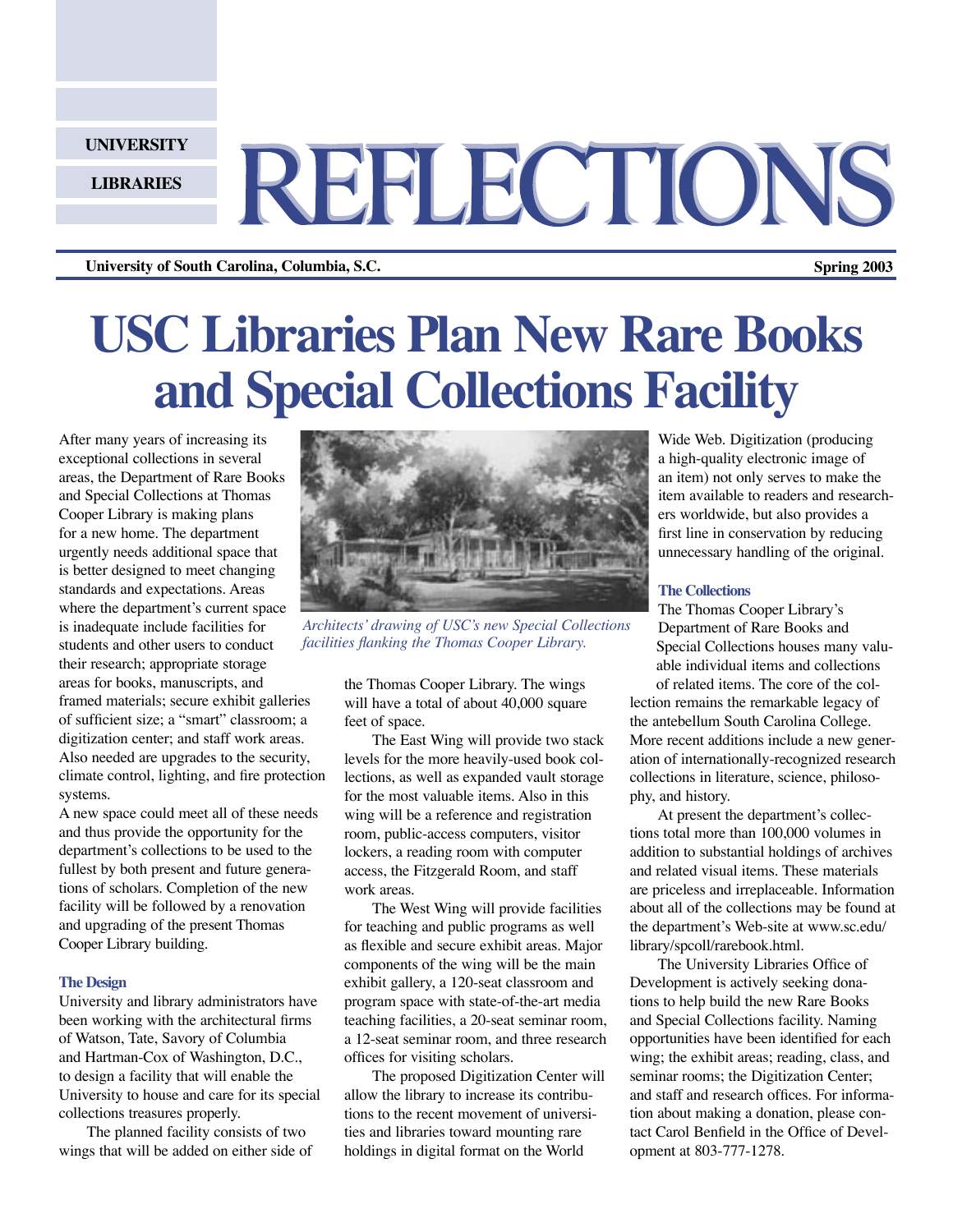### **Library Planning Committees Established**

Dean of Libraries Paul Willis has established committees to examine and recommend planning options for several areas of library services. The committees are the Organizational Review Task Force, the Digital Initiatives Project, the Preservation Advisory Committee, the Electronic Information Products Task Force, the Science/Technical/ Medical Information Users Group, and the Film Library Advisory Committee. Details of the committees' missions are given below.

#### **Organizational Review Task Force**

The charge to the task force is to study the organizational structure of the University Libraries, and comparable institutions, to seek broad-based input from the libraries' personnel and others, and to make recommendations for restructuring.

The task force will focus on a structure to support the mission of a user-centered organization, giving attention to the impact of technology and digital information products on the work flow and services of the libraries. It will also consider peripheral issues such as the influence of partnerships with other institutions. The primary goal of the review process will be to maintain an effective and efficient user-centered organization. The structure should encourage collaboration among all units of the libraries.

Library staff members who are on the task force include Paul Cammarata, chair; Bill Sudduth, vice chair; Pat Harwell, and John Heiting. Also on the task force are Renee Jefferson of the School of Library and Information Science; Shari Eliades, librarian at USC Lancaster; and William Sandberg of the Moore School of Business. The task force Web site is www.sc.edu/ library/intranet/ortf.

#### **Digital Initiatives Project**

The Digital Initiatives Project was formed to bring together faculty and staff who are interested in the online or digital aspects of library service. The group has identified existing resources within the libraries and elsewhere on campus for potential digital projects and has conducted a survey of library staff interest. In a report to the dean, the committee presented information about where USC is vis a vis digital services, as well as suggestions for improvement of these services. Future plans include identifying

the structure needed for a digital library and providing classes or tutorials for interested staff members.

Leaders of the project are Kate Boyd and Bob Skinder. The project's Web site is www.sc.edu/library/intranet/digini/.

#### **Preservation Advisory Committee**

The Preservation Advisory Committee was established to assist and advise library administrators and the Arthur E. Holman, Jr. Conservation Laboratory personnel in the following objectives: setting priorities for preservation and conservation activities based on needs and personnel available; setting priorities for benchwork; determining an equitable distribution of conservation work among laboratory clientele; ensuring clear communication and understanding between conservators and curators on proposed treatments and projected time-frames; and communicating preservation needs, activities, and policies to library and University personnel.

The committee's ultimate aim is to utilize the conservation facility in an effective and efficient manner so that the many needs that exist in the collections can be addressed.

Members of the committee, all of whom are library staff members, are: Tom McNally, chair, Henry Fulmer, Allen Stokes, Herb Hartsook, Patrick Scott, Tucky Taylor, Jennifer Ottervik, and Holly Herro.

#### **Electronic Information Products Task Force**

The Electronic Information Products Task Force is examining the use of information products in a digital format in the USC libraries. The group is looking primarily at the following issues: bibliographic control of electronic resources, selection of electronic resources and their relationships to print materials, user support including instruction and training for staff and library patrons, access issues including remote access, and sharing opportunities with other institutions

Library staff members on the task force include Jan Cambre, chair, Ginny Matthews, Joe Pukl, Alma Creighton, Virginia Weathers, and Gary Geer. Also on the task force are Warren Cope, Computer Services; Karen Rosati, librarian at the USC School of Medicine Library; and Frieda Davison, librarian at USC Spartanburg. The task force Web site is www.sc.edu/library/intranet/eiptf/.

#### **Science/Technical/Medical (STM) Information Users Group**

The Science/Technical/Medical Information Users Group was established to function as the University Libraries advisory group on scientific, technical, and medical resources. The goals of the group are: to develop strategies to make STM information desktop accessible; to determine the optimal format (digital or non-digital) for current and new serial subscriptions; to add more electronicjournal aggregator, publisher, and vendor packages such as S/D Ideal, ACS, ACM, Kluwer, Wiley, etc.; to maintain an ongoing evaluation program of serial subscriptions; to look for such outside support as grants, consortia, donors, etc., for purchasing STM resources; and to ensure a primary archive of scholarly research and knowledge by preserving and enhancing non-digital and digital STM resources.

Members of the task force are Sam Baker and Dwayne Porter, Arnold School of Public Health; Mark Berg, Marek Kossowski, Milind Purohit, and Lewis Bowman, College of Science and Mathematics; Caroline Eastman and Anthony Reynolds, College of Engineering and Information Technology; Margaret Hunt, School of Medicine; Sarah Gable, School of Medicine Library; Brooks Metts, College of Pharmacy; Kenneth Phillips, College of Nursing; Mike Wargovich, School of Medicine; and Tom McNally (ex officio), and Jan Cambre, Thomas Cooper Library.

#### **Film Library Advisory Committee**

The Film Library Advisory Committee has been charged to review the policies and procedures of the Film Library, to identify the needs of the USC community relating to the Movietone Newsfilm collection, and to consider changes relating to access policies and the use of technology to provide access to the film collections.

Members of the committee include: Ina Rae Hark, Department of English; Karl Heider, Department of Anthropology; Cleveland Sellers, African-American Studies Program; Glenn Smith, Distance Education and Instructional Support; Dan Streible, Department of Art; Linda Allman (ex officio), Film Library; and Tom McNally (ex officio), Thomas Cooper Library.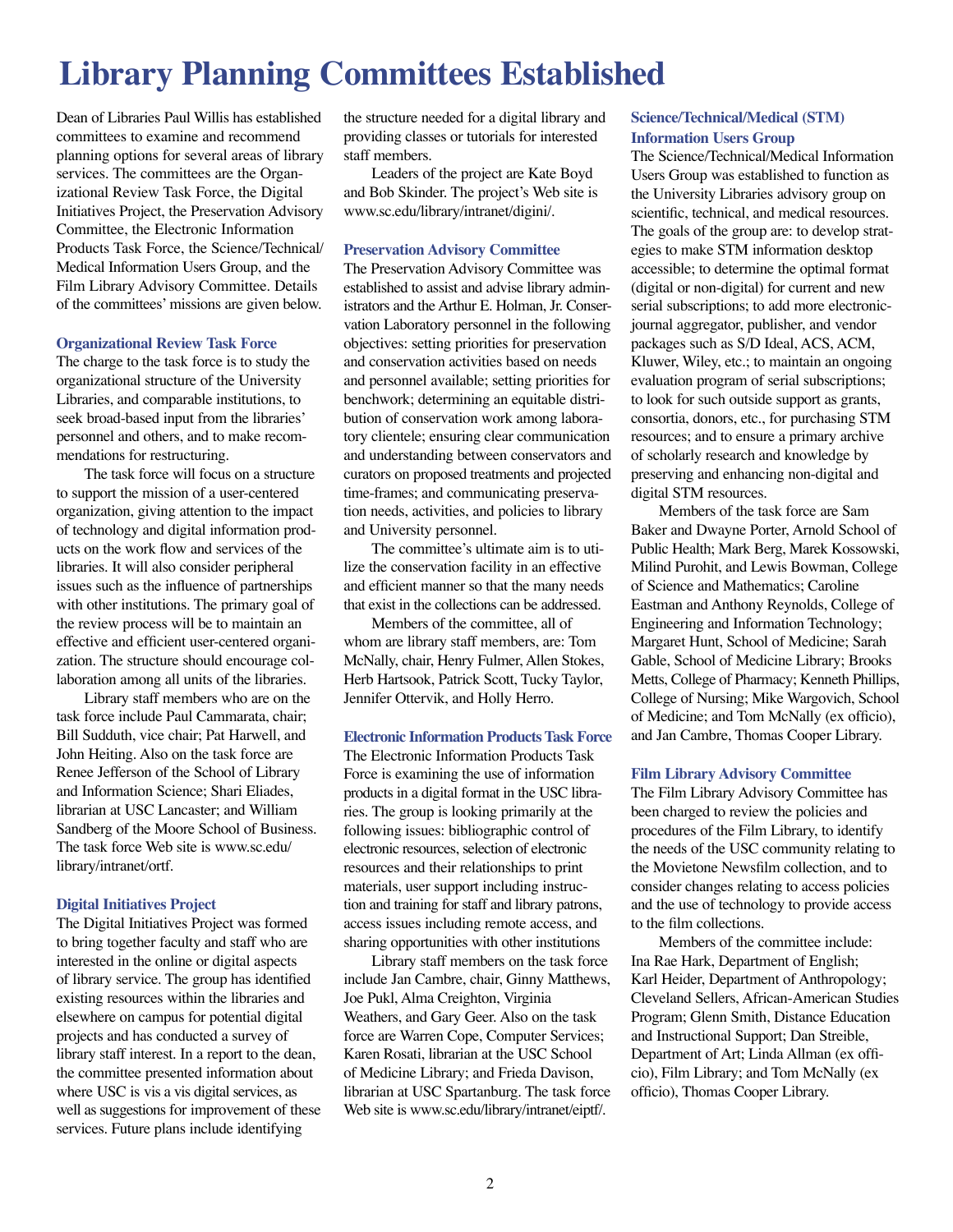### **Director of the South Caroliniana Library Steps Down**

After a 36-year association with USC, including 31 years as a faculty member at the South Caroliniana Library, Dr. Allen H. Stokes Jr. is formally retiring this summer. However, he will still be spending some hours each week at the library as he continues to seek out traditional 19th- and 20th-century materials to add to the library's collections about South Carolina history, literature, and culture.



Stokes received his A.B. in history from Wofford College in 1964 and came to USC to complete two history degrees, an M.A. in 1967 and a Ph.D in 1977. In 1972, he began work at SCL as manuscripts librarian, moving into the position of director in 1984. In 1992, he was also named University Librarian for Special Collections. In this capacity he has been responsible for the programs of SCL (Manuscripts Division, Books Division, Modern Political Collections, and University Archives), as well as Thomas Cooper Library's Department of Rare Books and Special Collections and the map and music libraries.

Stokes maintains memberships in several historical and library-related societies including the University South Caroliniana Society (of which he has been secretary-treasurer for the past 19 years), the Southern Historical Association, the South Carolina Historical Association, the Thomas Cooper Society, and the South Carolina Historical Society, for which he serves on the editorial board of the *South Carolina Historical Magazine*.

According to Stokes, the most rewarding aspects of his work have been traveling throughout South Carolina to seek out new items appropriate for the library's collections; working with donors to add these items to the library's holdings; processing, reading and studying new acquisitions; collaborating with distinguished colleagues and co-workers over the years; and working with the Executive Council of the University South Caroliniana Society to support and increase the library's collections. He is particularly grateful for the opportunity to build on the work that was done by Robert Meriwether and Les Inabinett, both of whom preceded

him in the directorship of the library.

Some of the most significant collections that have been added to the library's holdings during Stokes' tenure are: the Mary Boykin Chesnut diary and the Williams-Chesnut-Manning Collection; the Kohn-Hennig Library; the Robert J. and George W. Gage 19th-century library; the papers of the Christensen family of Beaufort; the Kendall

Collection of the Papers of Henry Laurens; the Papers of John McCray; the Arthur Clement Collection; the James McBride Dabbs Collection; and the William Gilmore Simms Library. Stokes paid special tribute to Thomas L. Johnson, who retired last year after a long tenure as assistant director of SCL, for his tireless fieldwork in

discovering and helping to acquire many of these works. Stokes also had high praise for Herbert Hartsook for the creation of the library's Modern Political Collections department which houses papers of many important political figures and organizations of the state. Other areas whose collections have been expanded in recent years include University Archives and materials about African-American history and women's history, as well as materials concerning a variety of political, social, and cultural groups.

Stokes is also pleased with the expanded research opportunities the library has been able to provide in recent years. These include the William Gilmore Simms Visiting Research Professor Endowment, the Lewis P. Jones Visiting Research Fellowship, and the Ellison Durant Smith Research Awards.

Another program that Stokes has fostered over the years is the South Carolina Newspaper Microfilm project. The purpose of the project is to preserve current and back issues of approximately 25 South Carolina newspapers that are not microfilmed commercially. Some of these are the *Gaffney Ledger*, the *Marlboro Herald-Advocate*, the *Pageland Progressive Journal* (whose backfiles date from the early 1900s), and two Lake City papers going back to the 1950s, the *Times Herald*, and the *Lake City News and Post*.

### **Tributes to Allen Stokes**

"Allen's dedication to patron service is unsurpassed and he has worked to assure that all of our staff adopt service to our patrons as a key goal. That is one of the reasons researchers love to work here. His scholarship and knowledge of our holdings and related materials at other institutions have made him an invaluable resource. But what makes Allen stand out is his concern for people—donors, patrons, faculty, and staff. It's been a real education to work with Allen, and a real honor." *– Herbert J. Hartsook, Curator of SCL's Modern Political Collections*

\* \* \* \* \* \* \* \* \* \* \* \* \* \* \* \*

"Allen has never met a stranger. His impact upon donors, friends, and researchers alike simply cannot be measured. His name figures prominently in the acknowledgments to almost every scholarly publication bearing on South Carolina, and he is sought out by researchers far and wide for his phenomenal knowledge of the minutia of collections in this library and elsewhere." *– Henry Fulmer, Head of SCL's Manuscripts Division*

\* \* \* \* \* \* \* \* \* \* \* \* \* \* \* \*

"Allen's encouragement and guidance over the years when I was privileged to serve on the Executive Council of the University South Caroliniana Society, meant everything to me. He has been a friend, supporter, and an important member of what I feel is my family—the wonderful people at our fine South Caroliniana Library." *– Jane Crayton Davis, President of the University South Caroliniana Society, 1994–96*

\* \* \* \* \* \* \* \* \* \* \* \* \* \* \* "In a word … dedicated." *– Robin Copp, Head of the SCL Books Division*

\* \* \* \* \* \* \* \* \* \* \* \* \* \* \* \*

"Allen's deserved reputation has been borne out daily for many years in at least three major ways. First is his encyclopedic knowledge of the collections in the South Caroliniana Library, both manuscripts and books. Second is his insistence upon accessibility

*(cont. on pg. 6)*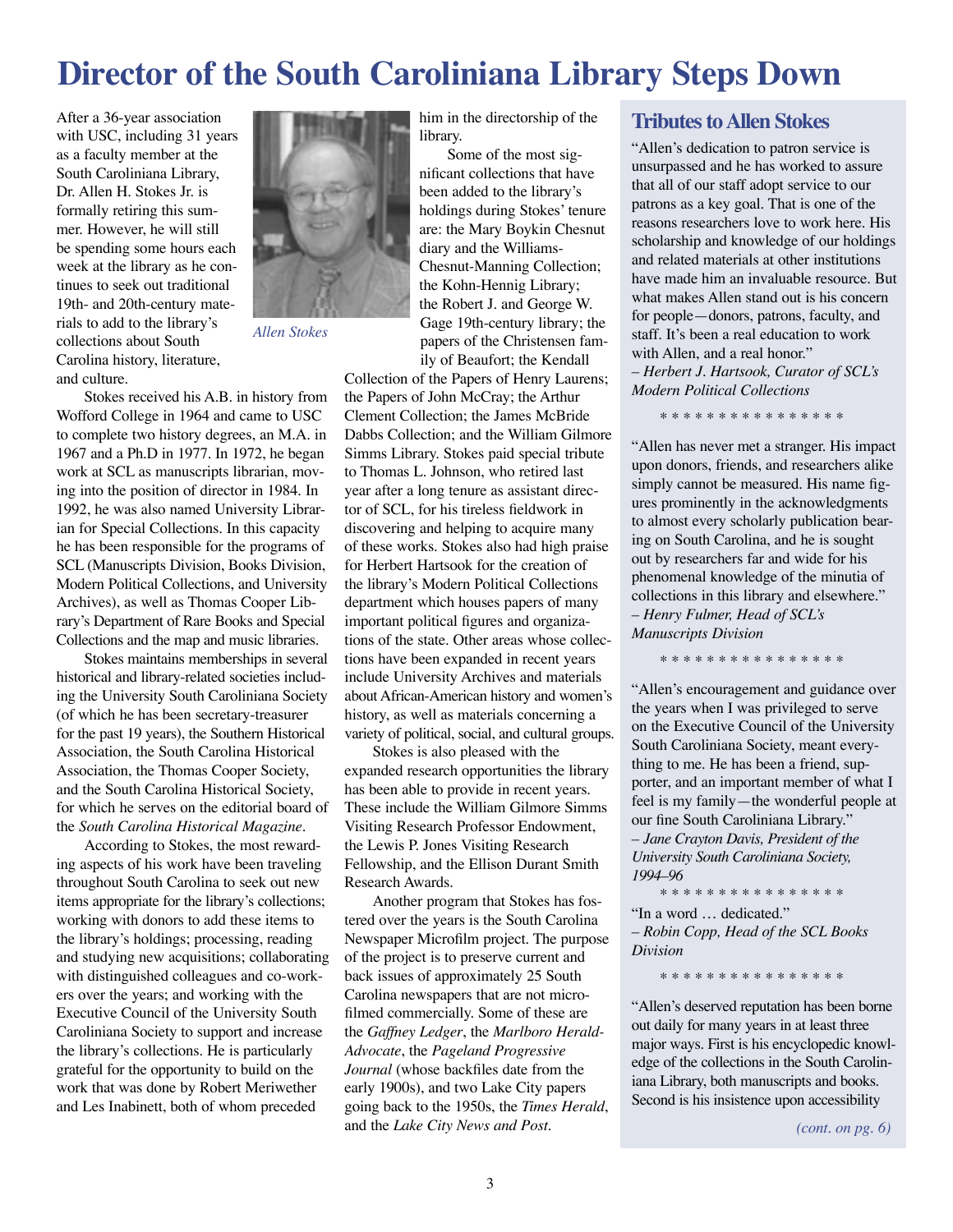### **Butterflies in Cyberspace: The John Abbot Watercolors Project**

Among the rarities in Thomas Cooper Library are 149 original watercolors of butterflies painted between 1813 and 1819 by the American naturalist John Abbot (1751–1840). As published engravings, Abbot's depictions of butterflies from the Savannah River valley caught the attention of scientists worldwide. However, the original drawings alone preserve the most accurate evidence about Abbot's discoveries.

The watercolors are now being cataloged and digitized so that they may be made available through the World Wide Web. Mark Maier, an MLIS student who has experience working with rare books, has digitized each of the watercolors in three different resolutions.

Because names and taxonomy have changed since Abbot's time, the TCL librarians enlisted the aid of Rudy Mancke, of USC's School of the Environment,

at Florida's Museum of tify species.  $\rightarrow \rightarrow$  As a



part of the digitiza- tion project, a database will be created that is searchable under both older and newer terminology. The USC library purchased the Abbot watercolors in 1964, but only recently has their history been known in detail. Last fall, a Florida lepidopterist e-mailed a query to the library about the watercolors. "The digital image we sent back later that day solved a research problem dating back to the 1830s," said Dr. Patrick Scott, associate University librarian for Special Collections. "The Florida researcher, in turn, shared his own research with us. This new project lets us make the whole set of watercolors accessible to researchers as never before."



*Dr. C. Warren Irvin Jr.*

### **In Memoriam**

When Dr. C. Warren Irvin Jr. passed away on November 13, 2002, the University Libraries lost a long-time friend and supporter who will be sorely missed. Dr. Irvin was a lover of knowledge and books who shared these passions with others and with the libraries.

In 1997, Dr. Irvin presented the University with a major collection of about 120 books by naturalist Charles Darwin called the C. Warren Irvin Jr. Collection of Darwin and Darwin Related Books.

The collection represents "an important body of works central to the development and understanding of evolution and modern scientific thought," according to the late George Terry who was vice provost and dean of libraries at USC at the time of Dr. Irvin's gift. In addition, Dr. Irvin and his wife established the C. Warren Irvin Jr. and Josephine B. Irvin Endowment to develop and maintain the collection. In 1998, the Irvins continued their support of the libraries through a comprehensive, irrevocable, planned gift of property.

### **Treasure Acquisitions Program**

The University Libraries unveiled a new initiative in February designed to offer library supporters the opportunity to assist with the purchase of rare or unique items as they become available. The initiative is called the University Libraries Treasure Acquisitions Program (TAP).

Special Collections librarians often discover the availability of an item (such as the one volume lacking from a set) through a dealer catalog, auction, or private owner. If the library budget is exhausted, TAP will be employed to find a donor who would like to supply funds to purchase the item before it is sold to someone else. Because the libraries' collections cover a large gamut of subjects and interests, donors will be able to assist with the purchase of items that are of particular interest to them.

Examples of items currently available and desired include: a collection of 101 letters by Dr. Samuel Gilbert Webber, a Union naval surgeon, describing the shelling of Charleston and blockade runners during the Civil War with his own illustrations; "Sister Peg, Only Lawful Sister to John Bull, Esq.," a rare pamphlet by David Hume, London, 1761; a first edition of *Concerning Children* by the early American feminist writer, Charlotte Perkins Gilman, published by Small, Maynard & Co., Boston, 1900; and *Natural History Watercolors* by William Bartram (Alecto Historical Editions).

For information about participating in the TAP program, please contact the libraries' Office of Development, 803-777-5564. Gifts of \$1,000 or more to TAP qualify the donor for membership in the libraries' Ex Libris Society.

### **Business Library Offers New Full-Text Database**

USC's Elliott White Springs Business Library has recently acquired Business Source Premier, a full-text database designed specifically for business schools and libraries. This database contains 2,828 scholarly journals and business periodicals covering management, marketing, economics, finance, accounting, and international business.

Some of the journals included in the database are *Harvard Business Review*, *California Management Review*, *Administrative Science Quarterly*, *Academy of Management Journal*, *Academy of Management* 

*Review, Industrial & Labor Relations Review, Journal of Management Studies, Journal of Marketing, Journal of Marketing Research, Journal of Marketing Management, Journal of International Marketing, Journal of Advertising,* and *Journal of Personal Selling & Sales Management.* Also included are country economic reports from the EIU, DRI-WEFA, ICON Group, and CountryWatch.

The EBSCO company, creator of the database, is in the process of expanding the index and abstract backfiles for 300 top scholarly business journals back to 1965 or

the first issue published (whichever is more recent). More than 200 of these journals will also have PDF full text for the same time period. Business Source Premier is the only source for more than 1,000 of the fulltext publications it offers.

Business Source Premier contains PDF images for the great majority of the journals; many of these PDFs are native (searchable) or scanned-in-color. Five thousand substantial company profiles and 1,600 industry reports from Datamonitor are also included.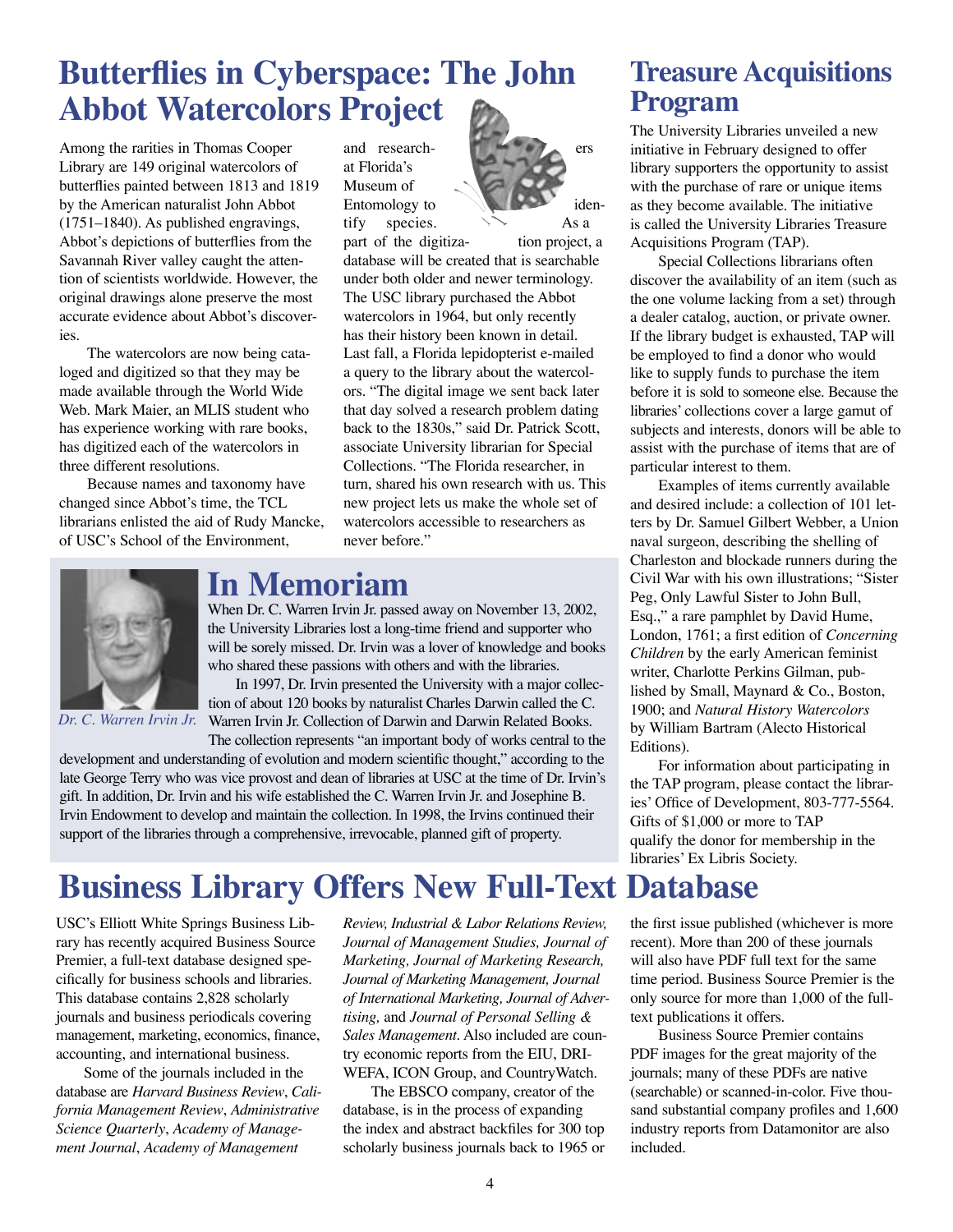### **Emerson Bicentenary Exhibition on View in Thomas Cooper Library**

T h e year 2003 marks the bicentenary of the birth of

### *Ralph Waldo Emerson*

American Transcendentalist writer Ralph Waldo Emerson (1803–1882). The Thomas Cooper Library is marking the event with a major exhibition on Emerson's life and work. The exhibition will be on display from April through June in the Mezzanine exhibit area of the library. Curated by Prof. Joel Myerson,

Carolina Professor of English at USC and a leading Emerson scholar, the exhibition includes letters, manuscripts, and rare early pamphlets, as well as many of the author's published books. A high point of the exhibition will be corrected proofsheets for Emerson's famous essay, "The American Scholar" (1837), which is often called the "Declaration of American Intellectual Independence." materials on display are drawn both from the Joel M y e r s o n Collection of 19th-Century Literature and from additional

Emerson manuscripts and memorabilia that Myerson has collected.

 Myerson is also involved with concurrent Emerson exhibitions at Harvard, Emerson's college, and at the Concord (Massachusetts) Public Library in Emerson's hometown.



*Dr. and Mrs. Joseph Cohen at a reception held in January to celebrate an exhibit of materials about World War I poets donated to TCL by Dr. Cohen.*



*Business student, Lexie Herrick, buys a cup of coffee from Cooper's Corner Coffee Shop attendant Regina Anderson. The shop opened in January to offer students a convenient place to purchase coffee and snacks while in Thomas Cooper Library.*

### **Partnership Among South Carolina Academic Libraries**



*Rick Moul*

The Partnership Among South Carolina Academic Libraries (PASCAL) has hired Rick Moul as executive director. This move marks an important milestone for the consortium, which was organized by the library directors of South Carolina's public and private higher education institutions. Moul will facilitate PASCAL's ongoing work in a number of important areas of library cooperation. Moul, comes to PASCAL after seven

years with the Western North Carolina

Library Network, a regional consortium of academic libraries based in Asheville, North Carolina. "It's tremendously exciting to be able to become a part of a project of this scope while it is still being designed," he says. "With DISCUS, a project administered by the State Library that provides a common core of electronic resources to South Carolinians, and now PASCAL, South Carolina is taking its place in the movement toward statewide library cooperation along with states such as Kentucky, Georgia, Ohio, and Oregon."

Founded in May 2001 after a year of investigation and planning, PASCAL's mission is to assist South Carolinians in reaching their potential in academic achievement, economic development, and personal growth. The consortium's mission is based on the recognition that academic libraries must cooperate to enhance library resources and services for students and faculty. Working

in a cost-effective and collaborative way, the participating public and private academic libraries of South Carolina have committed to improving individual library resources and services and to providing timely access to the totality of the state's information resources from each academic library in the state.

The overarching goal for the consortium is to strengthen the role of the academic library in helping higher education meet its mission across the South Carolina community.

Specific programmatic goals include providing universal access to core materials and information services; enhancing print and digital research collections that support scholarly achievement and further economic development; encouraging direct resource sharing among academic libraries; preserving the materials that contribute to the memory of South Carolina history and culture for future generations; and providing opportunities for collaborative training and professional development for library users and staff from South Carolina's academic libraries.

In order to pursue these goals PASCAL is developing and nurturing relationships with key partners including the Commission on Higher Education, the South Carolina State Library, the Office of Information Resources, and the State Department of Archives and History.

PASCAL's office is housed in the Thomas Cooper Library at the University of South Carolina in Columbia. To read the PASCAL strategic plan, please visit the following Web site: http:// web.presby.edu/pascal/planning/straplancont.html.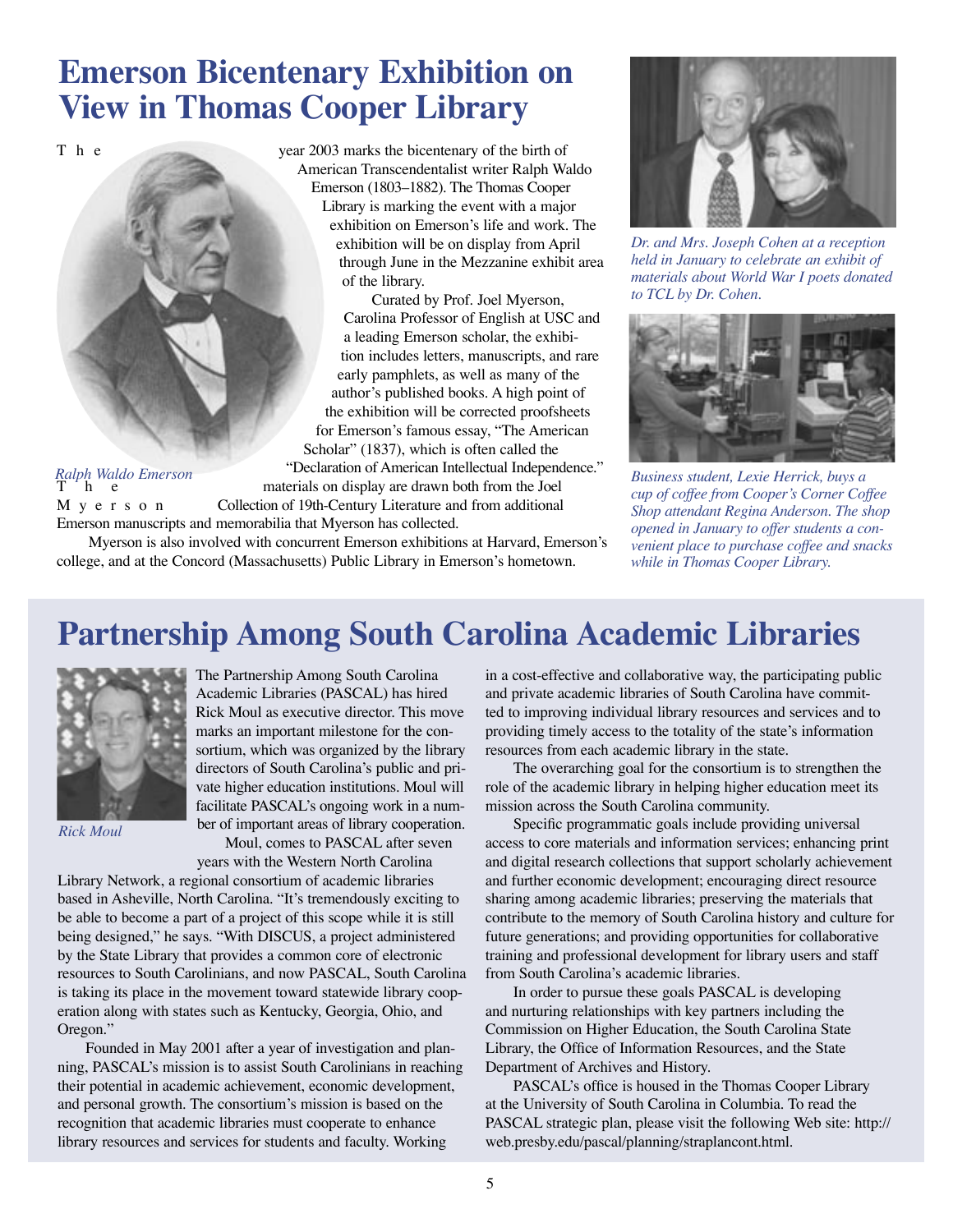### **News Briefs**

USC's Dean of Libraries Paul Willis has been elected to a three-year membership on the Board of Directors of the Association of Research Libraries. The Thomas Cooper Library is a long-standing member of the association and ranks 53rd among its U.S. college and university members. This is the first time that anyone from South Carolina has served on the ARL board.

The Association of Research Libraries comprises the leading research libraries in North America. ARL programs and services promote equitable access to and effective use of recorded knowledge in support of teaching, research, scholarship, and community service.

#### シーズ

Both Allen H. Stokes Jr., retiring director of the South Caroliniana Library, and Thomas L. Johnson, recently retired assistant director, were among the inaugural group of recipients of Career Achievement Awards from the South Carolina Archival Association. The awards recognize of the honorees' many years of work at the South Caroliniana Library and their outstanding efforts in collecting, preserving, and disseminating South Carolina archival materials.

-<br>জান্তু

USC's Department of History has instituted the Darrick Hart Award for Excellence in Public History. It will honor the memory of

Hart, who received a BA in history, an MA in public history, and an MLIS in library science from USC. At the time of his death, Hart was preservation archivist and assistant conservator at USC's Arthur E. Holman, Jr. Conservation Laboratory.

To be eligible for the award, a graduate student must be enrolled in USC's Public History Program. A committee of faculty and alumni from the program will select each year's recipient. For more information, please contact Kathleen Hilliard at kmhilli@ mindspring.com.

**SIR** 

Two exhibits are currently on display in the South Caroliniana Library lobby. "Yesterday's Children" features photos of South Carolina children from the library's collections. The pictures date from the 1840s to the 1940s and illustrate the areas of Children at Work, Education, Summer Days, Fair Days, and Portraits. Also on display are items illustrating the activities and holdings of the library's divisions: Manuscripts, Books, Archives, and Modern Political Collections.

ダベ

Science reference librarian, Bob Skinder has developed an online instruction tutorial for use by the Honors College and the University 201 Fundamentals of Inquiry course. The tutorial teaches library skills directly related to each week's assignments. Students learn to use many library tools such as Infotrac and the Silver Platter databases, as well as ACRL's Information Literacy program and other tools.

#### en<br>Vi

The South Caroliniana Library's Ellison Durant Smith Award for 2003 has been presented to Matthew Lockhart, a Ph.D. candidate in the USC Department of History. His dissertation, directed by Dr. Walter Edgar, will analyze the emergence of the leisure and tourism industry in South Carolina since 1960, chiefly in and around Myrtle Beach.

The award provides financial support to undergraduate, graduate, and postgraduate scholars seeking to conduct research at the South Caroliniana Library. It honors Ellison Durant "Cotton Ed" Smith (1864– 1944), who served in the U.S. Senate from 1909 to 1944.

**sile** 

The University Libraries' Ex Libris Society successfully completed its charter membership campaign in June 2002, with a total of 86 new members. Each of these donors gave a minimum of \$1,000 to a library fund last year. Please contact Louisa Campbell at 803-576-5982 for information about joining the Ex Libris Society.

### **Burroughs Collection Donated to Thomas Cooper Library**



*The "Miracle Portrait" of American naturewriter John Burroughs, taken six days before his death, inscribed to W. Ormiston Roy by Burroughs's executor Clara Barrus.*

The Thomas Cooper Library recently received a collection of materials relating to the American nature writer John Burroughs (1837– 1921). The collection, which includes over 100 volumes by Burroughs as well as original photographs and memorabilia, was donated to the library by Prof. G. Ross Roy. It is called the W. Ormiston Roy Collection of John Burroughs in honor of Prof. Roy's grandfather. The elder Roy knew Burroughs and served as a consultant on the landscaping of Burroughs's estate in the Catskills. Many of the books carry inscriptions to Ormiston Roy from Burroughs or from his literary executor Clara Barrus.

Burroughs is increasingly recognized as a pioneer in raising consciousness of conservation issues. As a follower of Ralph Waldo Emerson and Henry David Thoreau, and a friend of Walt Whitman, he also has a significant role in American literary history.

The collection is of special interest to the Thomas Cooper Library because it complements the Joel Myerson Collection of 19th-Century American Literature, a major research collection on the American Transcendentalist writers. The Myerson collection was acquired by the library in 2001.

#### **Tributes** *(cont. from pg. 3)*

and service as the hallmarks of a great library, seeing that researchers, both professional and amateur, can find and utilize the material they need. All one has to do for the proof of this is to consult the acknowledgments pages of almost any important book that has been written about the South during his tenure; Allen's name will be found among the author's chief credits. Finally is the fact that he has allowed his staff the freedom to do the jobs for which they were hired under his leadership.

"He has been loved and respected by staff, colleagues, and researchers alike for his easy, unpretentious management style, his practical and down-to-earth approach, and his basic kindness and sense of humor. He has always been approachable as a human being first and then as a professional historian/librarian/director."

*– Thomas L. Johnson, former Assistant Director of the South Caroliniana Library*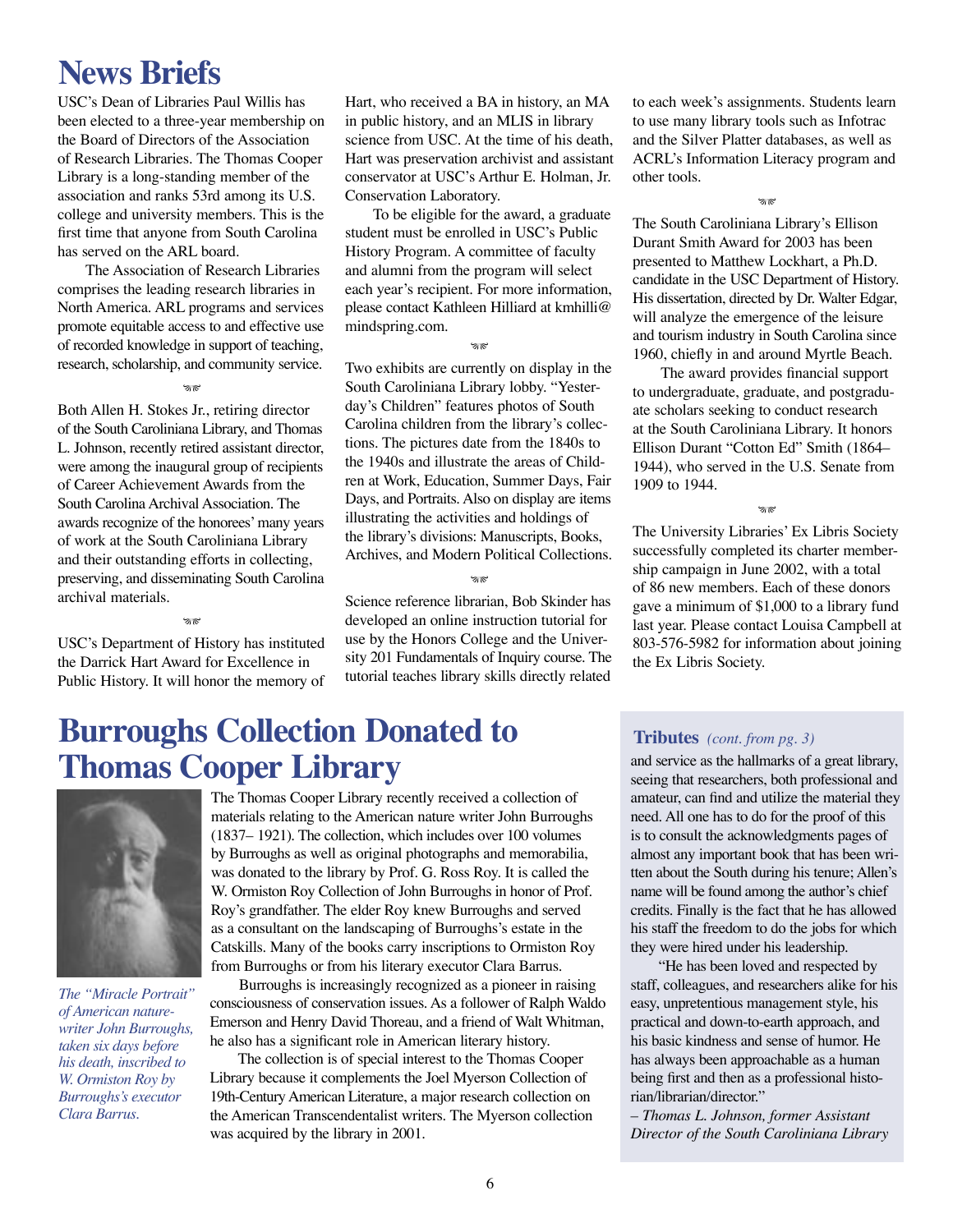### **TDNet to Provide Improved Journal Access**

The University Libraries recently subscribed to TDNet for improved access to full-text online journal articles. TDNet is an electronic journals management system primarily designed for intranet use (i.e., to serve information customers within organizations), which can also be accessed and searched remotely. TDNet offers management tools to enable better control and more effective use of electronic collections.

TDNet is comprised of two interlinked files. The main site allows library users to browse a list of e-journal subscriptions or to search for a specific title. Each entry includes the journal title, database or publisher name, online journal holdings, a link to the USC print holdings, and links to tables of contents, TDNet-compiled tables of contents, as well as those located at the

publisher site. The secondary file, TDNet TOC (table of contents) accumulates electronic tables of contents for journal titles included in TDNet. The TOC file is updated weekly and all bibliographic information is searchable. Each TDNet TOC record includes article title, author, article source, ISSN, date, volume, issue and page numbering, publisher, language, and a link to the full-text journal issue.

TDNet's database currently holds over 28,000 e-journal Web sites and table of contents records for over 25,000 titles. The University Libraries' collection comprises more than 24,000 full-text e-journal titles that are available to USC users. Additional titles will be added in the future.

TDNet will offer improved access to electronic journal articles by identifying journal titles in databases such as LexisNexis, Academic Universe, InfoTrac, and Wilson's Library Literature, as well as in collections such as ScienceDirect, JSTOR, Project MUSE, Kluwer Online, and SourceOECD.

Another major advantage of TDNet is that the system provides library holdings information for each e-journal title. TDNet also has a search feature that can be used to generate a list of e-journal titles by broad subject area. Users can create their own subject/journal profiles and will receive e-mail alerts when new issues appear online or subject terms match. This product offers enhanced access to the libraries' many full-text resources from both on or off campus.

### **USC Columbia Libraries Survey Quality of Service**

Joining with approximately 315 other institutions across the country, the USC Columbia libraries are participating in a survey designed to evaluate the quality of library service as perceived by users. The survey instrument being used is LibQual+, which was developed jointly by the Association of Research Libraries and Texas A&M University about four years ago.

Over 3,000 members of the University community were randomly chosen and invited to participate in the survey between March 24 and April 14, 2003. Responses are made online and are kept confidential. The USC libraries will receive information about responses both from their own patrons and from those of the other institutions. This information will show similarities and differences between the institutions' survey results and may reveal best practices that could improve service locally. The USC libraries' main goal in using the survey is to identify those areas that patrons consider most important and to make improvements in these and other areas of service.

Some areas covered in the survey include: the knowledge, skills, accessibility, and courtesy of employees; the extent and ease-of-use of print and online access tools; the convenience of the library's location, hours, and service areas; the quality of the library's Web site; the dependability of remote access services; the availability of up-to-date equipment; the timeliness of document delivery and interlibrary loan services; and the degree to which the library assists patrons in acquiring needed skills and keeping abreast of knowledge.

The 2003 survey is expected to generate over 140,000 responses. At present, LibQual+ represents the largest singlesector customer satisfaction survey done in the world.

Some other institutions participating the 2003 survey are: Clemson, Cornell, Emory, Georgia Tech, Iowa State, LSU, Ohio State, Syracuse, Texas A&M, The Citadel, Alabama, Cincinnati, Florida, Kentucky, Maryland, Mississippi, Missouri, Nebraska, New Mexico, Pittsburgh, Texas, Washington, and Virginia Tech.

### **New Faces**



**Laurel Baker** Reference Librarian Thomas Cooper Library



**Josh Garris** Reference Librarian Thomas Cooper Library



**Lynn MacLauchlin** Assistant Head Elliott White Springs Business Library





**Karen McMullen** Serials Acquisitions Librarian Thomas Cooper Library

**Derek Wilmott** Catalog Librarian Thomas Cooper Library